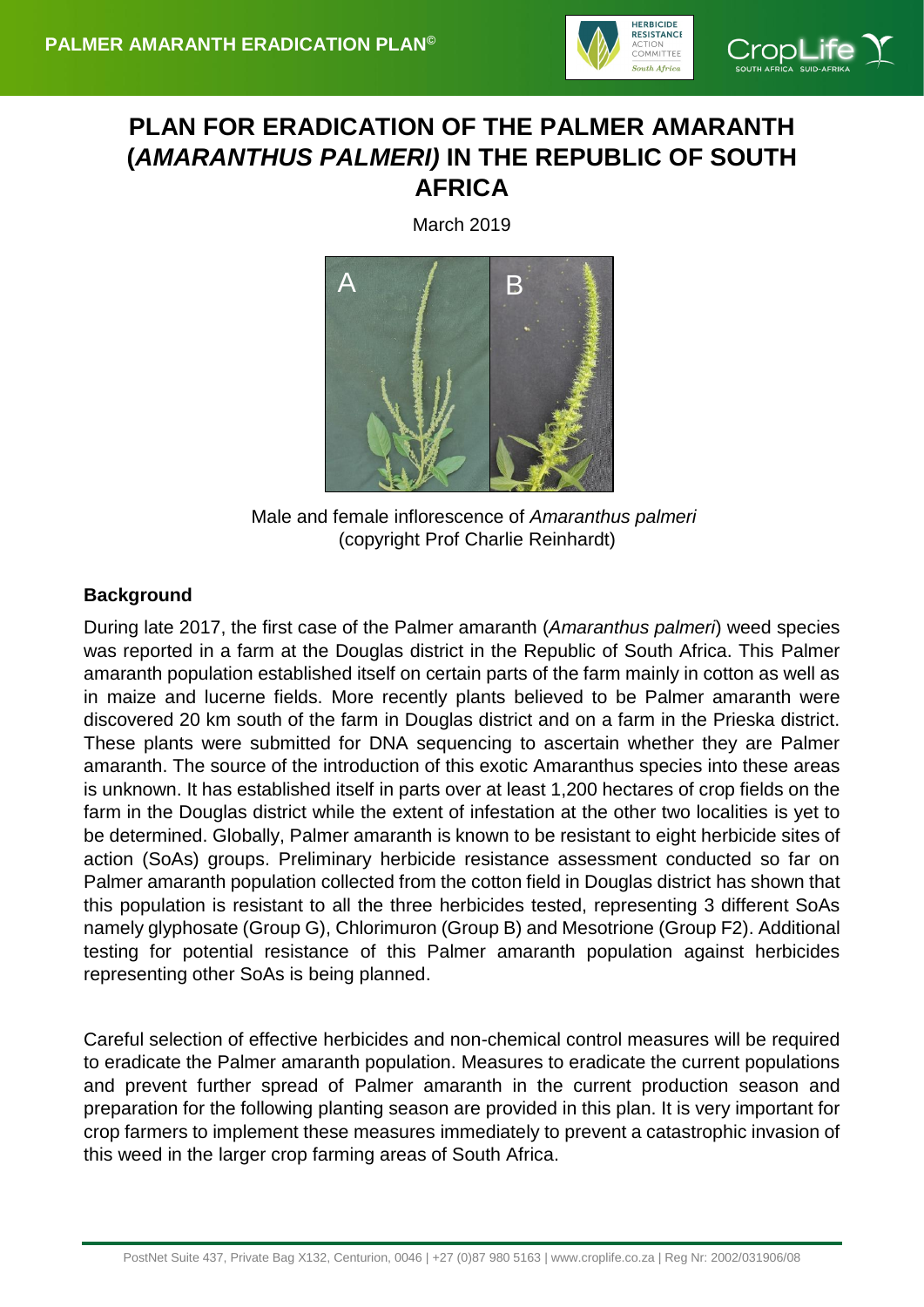

#### **Threat to crop farming**

The Palmer amaranth is an highly competitive weed species with rapid growth rate (grows >6 cm per day), germinates throughout much of the growing season, capable to produce an abundance of offspring (up to 600,000 seeds per plant), its genetic diversity and ability to tolerate adverse conditions are some of the characteristics that contributed to this weed species becoming such a dominant and difficult-to-control weed. Once the Palmer amaranth has infested, it requires a multi-year weed control management plan due to its ability to stay in the soil seedbank for approximately 3-4 years. In the United States, Palmer amaranth is reported to be resistant to eight different SoAs and requires meticulous planning to manage it. When uncontrolled, Palmer amaranth infestation can result in significant yield losses up to 94%. In addition, it is likely to hybridize with other *Amaranthus* species that are native to South Africa at a low frequency and has potential to transfer its herbicide resistance characteristics over a wide spectrum of *Amaranthus* species. It has the potential to impede the export of grain products to other countries if such countries implement a phytosanitary trade barrier to protect their own agricultural interests.

#### **Management**

Palmer amaranth is not classified as an invasive species in South Africa under the Conservation of Agricultural Resources Act, 1983 (Act No. 43 of 1983) hence there is currently no legislative tools to enforce the eradication of this species by government agencies (Department of Agriculture, Forestry and Fisheries, DAFF). CropLife SA in collaboration with its Herbicide Resistance Action Committee (HRAC) members, agrochemical suppliers, academics (notably Prof Charlie Reinhardt and Prof Juan Vorster), cooperatives (GWK), the Agriculture Research Council (ARC) and Grain SA have collectively drafted this emergency mitigation plan to manage and contain further spread of the Palmer amaranth species and possible hybrids in the already affected areas. It is prudent for all affected farmers to implement the proposed control measures immediately to prevent this species from seriously damaging crop production in South Africa. Agrochemical agents must ensure that their clients use herbicides that are effective against this species and apply it according to the label instructions.

## **EMERGENCY WEED ERADICATION PROTOCOL**

#### **1. General principles.**

- a. This will be a long-term effort lasting 4 to 5 years.
- b. There needs to be zero tolerance for additional Palmer amaranth seed and no plants shall be allowed to set seed.
- c. There needs to be zero tolerance for Palmer amaranth plants to survive.
- d. There needs to be an intensity around management and containment; eradicate and kill plants on site and do not allow them to spread further.

Page  $\sim$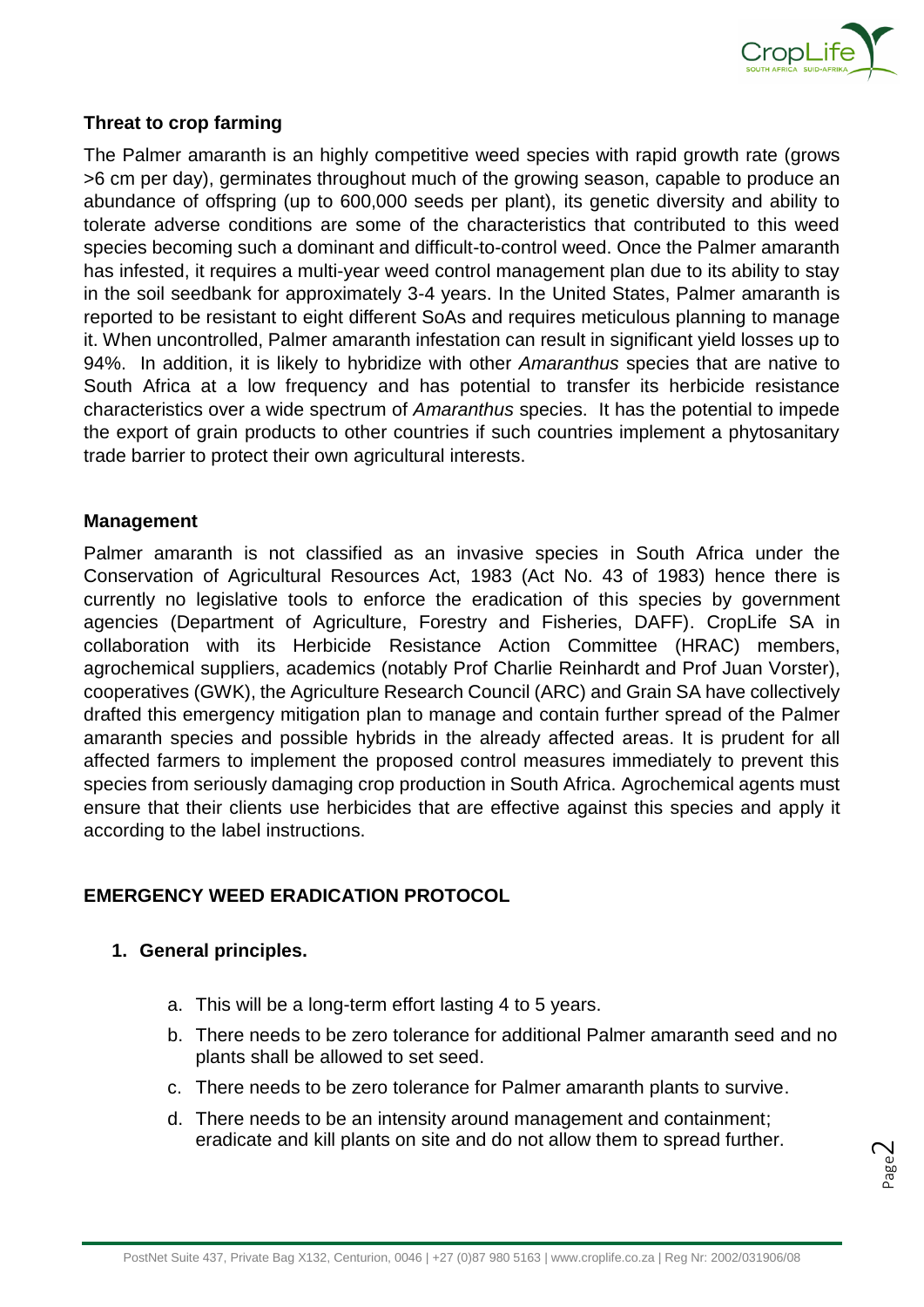

- e. Treat all equipment that could possibly have been exposed to Palmer amaranth as if it is contaminated with seed! Sanitize properly before moving it.
- f. Do not move soil around because you will be moving seed. Sanitize shoes, clothing, vehicle tyres and all equipment before moving these items around the farm and off the farm.

**Regard all** *Amaranthus* **plants on farms in the Orange River region as probably** *A. palmeri* **or hybrids of** *A. palmeri* **and other** *Amaranthus* **species. Eradicate all** *Amaranthus* **plants irrespective of whether they are** *palmeri* **or not.**

## **USE ALL AVAILABLE METHODS OF WEED CONTROL IN AN INTEGRATED WEED MANAGEMENT SYSTEM.**

- $\checkmark$  Growers must set up and maintain a scouting programme on all farms where the species may have established itself.
- $\checkmark$  Intensify control efforts in all drainage lines on farms.
- $\checkmark$  Do follow-up herbicide treatments for any re-growth, re-sprouting or newly germinating *Amaranthus* plants irrespective of species.
- $\checkmark$  Ensure to apply effective residual herbicides in addition to post-emergence application.
- $\checkmark$  Do not plant broad-leaved crops as the herbicides required for the control of this weed will damage broad-leaved crops.

#### **2. Assess the infestation.**

Step 1: Aerial assessment of infestation on farm and one-kilometre radius around the farm (this is optional and is not strictly required to assess the level of infestation; visual assessment is a possible alternative) to determine which control option must be implemented.

- a. Action 1: Contract a licensed drone operator to take aerial photographs in colour, IR or UV of the infected area and adjacent area.
- b. Action 2: Conduct an analysis of the photographs and categorise the infested areas:
	- i. Total to 80% infestation probably demands a desiccate and burn option.
	- ii. 80% to 50% infestation probably demands a desiccate and burn option.
	- iii. 50% to 30% infestation probably requires a hand weeding and burn option.
	- iv. Below 30% infestation demands a hand weeding and burn option.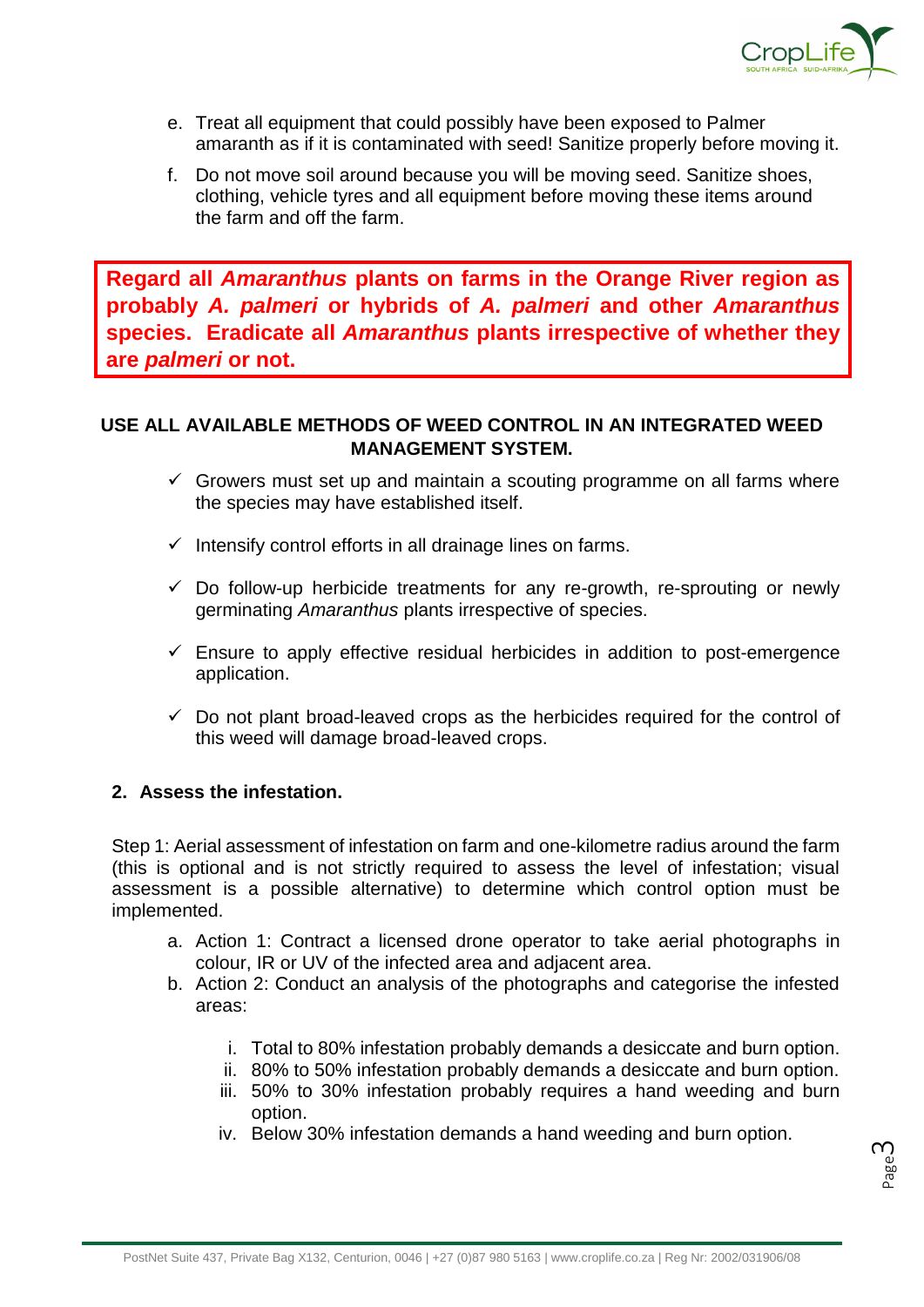

#### **3. Design the eradication programme.**

Design a phased integrated weed control programme using mechanical removal, herbicide application and cultivation, namely:

- a. Phase 1: Do an immediate removal of the existing infestation by implementing one of two options: (a) use a desiccant herbicide and burn afterwards or (b) pull the weeds out by hand and burn outside the field in a shallow trench as left-over seed may be washed away during water run-off. Check the site twice a week for possible sprouting of surviving *Amaranthus* plants and burn such plants. Sanitise all clothing of all *Amaranthus* material, especially seed.
- b. Phase 2: Follow-up after the initial clean sweep with a desiccant herbicide.
- c. Phase 3: Scout peripheral areas for Palmer amaranth and remove all *Amaranthus* plants. Burn these plants as explained above.<br> **d.** Phase 4: Scout the areas where Amaranthus was ren
- Scout the areas where *Amaranthus* was removed after harvest and during the dry season. Remove any emerging Palmer amaranth during this season and burn as explained above.
- e. Phase 5: Apply a pre-emergence herbicide mixture before the next planting season Oct-Dec 2019.
- f. Phase 6: Apply an early post-emergence herbicide mixture during planting in Oct-Dec 2019.
- g. Phase 7: Apply a post-emergence herbicide mixture the summer 2019- 2020 growth season. Remove all surviving *Amaranthus* plants and burn as described above.
- h. Phase 8: Apply a desiccant herbicide after the 2020 harvesting has been completed.

**DO NOT ALLOW ANY VEGETATIVE PARTS OF ANY**  *AMARANTHUS* **PLANTS TO REMAIN IN THE AFFECTED CROP FIELDS AFTER MANUAL WEEDING AND BURNING AS SUCH PARTS SPROUT AND PROLIFERATE EASILY!! THE OBJECTIBVE IS TO ERADICATE THE SPECIES COMPLETELY!**

**VERY IMPORTANT DIRECTIVE ABOUT RESISTANCE MANAGEMENT: ROTATE ACTIVE INGREDIENTS TO PREVENT ANY FURTHER RESISTANCE DEVELOPMENT IN THE PALMER AMARANTH AND OTHER WEED SPECIES. EACH ACTIVE INGREDIENT'S RESISTANCE GROUP IS ON THE LABEL OF THE HERBICIDE AND ALSO GIVEN IN THE TABLES.**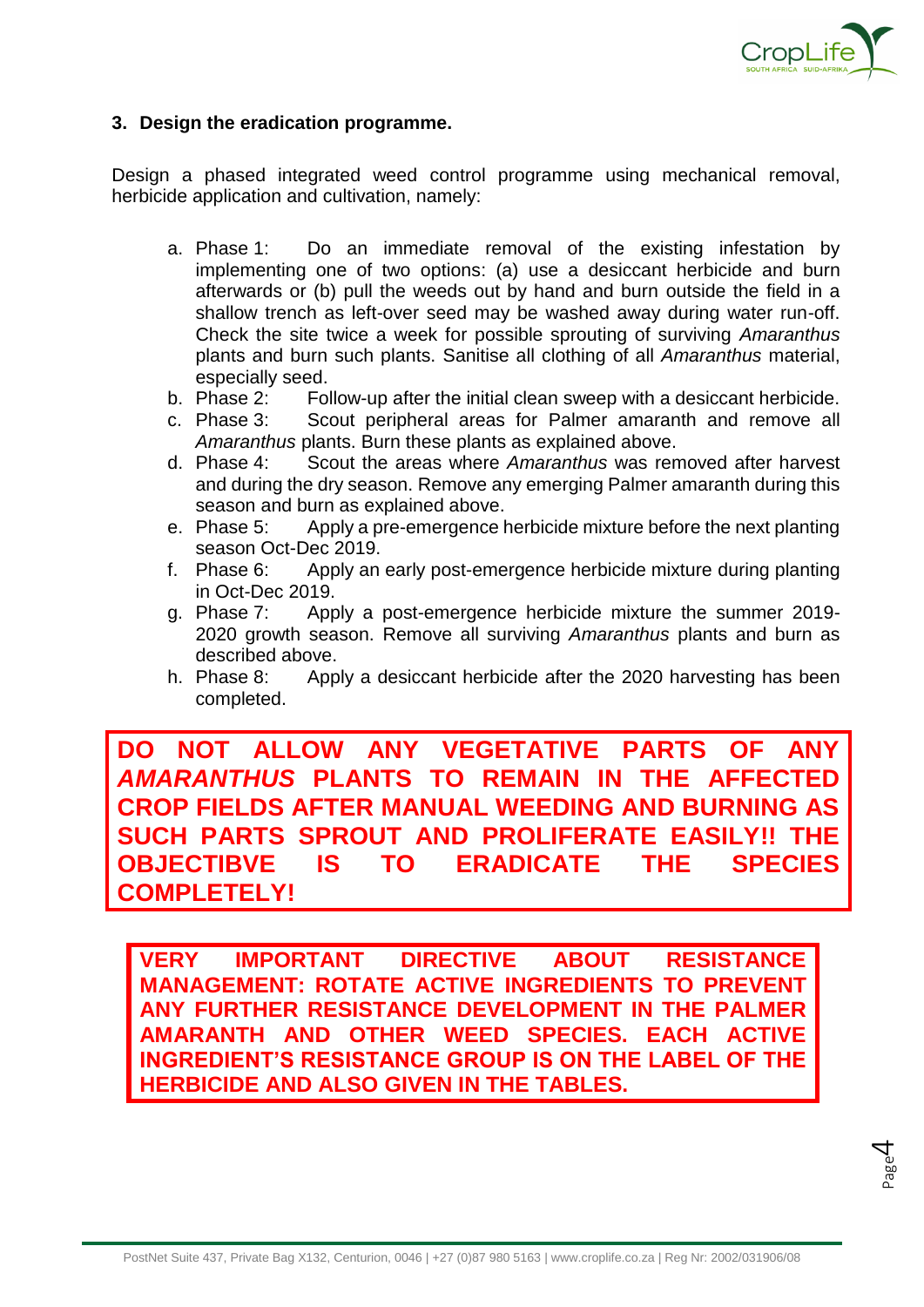

#### **4. Implement the eradication programme.**

**Important:** Source appropriate herbicides (enough to do all the phases for the infested area on the farm in cultivated fields and fallow areas).

**Warning! Do not** *blindly* **use herbicide active ingredients listed in red in Table 1 registered against** *Amaranthus* **species in the affected areas** *on their own***, especially Glyphosate, Mesotrione and Chlorimuron. It is strongly advised to use registered tank mixtures with these active ingredients and the other active ingredients to which the Palmer amaranth may be resistant. Farmers should do a quick spot spray test with herbicides and registered tank mixtures to assess their efficacy against the Palmer amaranth as some of those that are ineffective against the weed in the USA may be effective in South Africa.** 

#### **Phase 1 - immediate clean sweep by (a) hand weeding the infested area as much as practical or by (b) applying a desiccant herbicide.**

- a. Action 1 (a): Pull all the emerged Palmer amaranth out by hand as much as practical, stack in large mounds and burn with an accelerant (petroleum fuel) (mark the treated area with flags where Palmer amaranth was piled and burned to go back and spray any future germinated plants with non-selective herbicide), or
- b. Action 1(b): Spray the entire stand of the weed with paraquat dichloride at a dosage of 5 litre per hectare in 500 litre water per hectare (ensure that all workers who mix or apply paraquat takes all safety measures including wearing full protective clothing).
- c. Action 2(b) After total desiccation, burn fields with a hot fire (follow approved procedures).
- d. Action 3(a&b): After burning, plough fields to a depth of 500 mm.

#### **Phase 2 – follow-up after initial hand weeding or application of the desiccant herbicide.**

- a. Action 1: Scout for unaffected *Amaranthus* stands and (a) remove all plants by hand weeding, stacking and burning, or (b) spray paraquat dichloride with knapsacks (ensure that all workers who mix or apply paraquat wear full protective clothing)
- b. Action 2: After desiccation with the paraquat, burn plants *in situ* or remove, stack and burn (mark the treated area with flags where Palmer amaranth was piled and burned to go back and spray any future germinated plants with nonselective herbicide).
- c. Action 3: Revisit sites where plants were stacked and burned for any sprouting or seed germination and kill such plants by repeating Action 1 as stated above.

Page

ப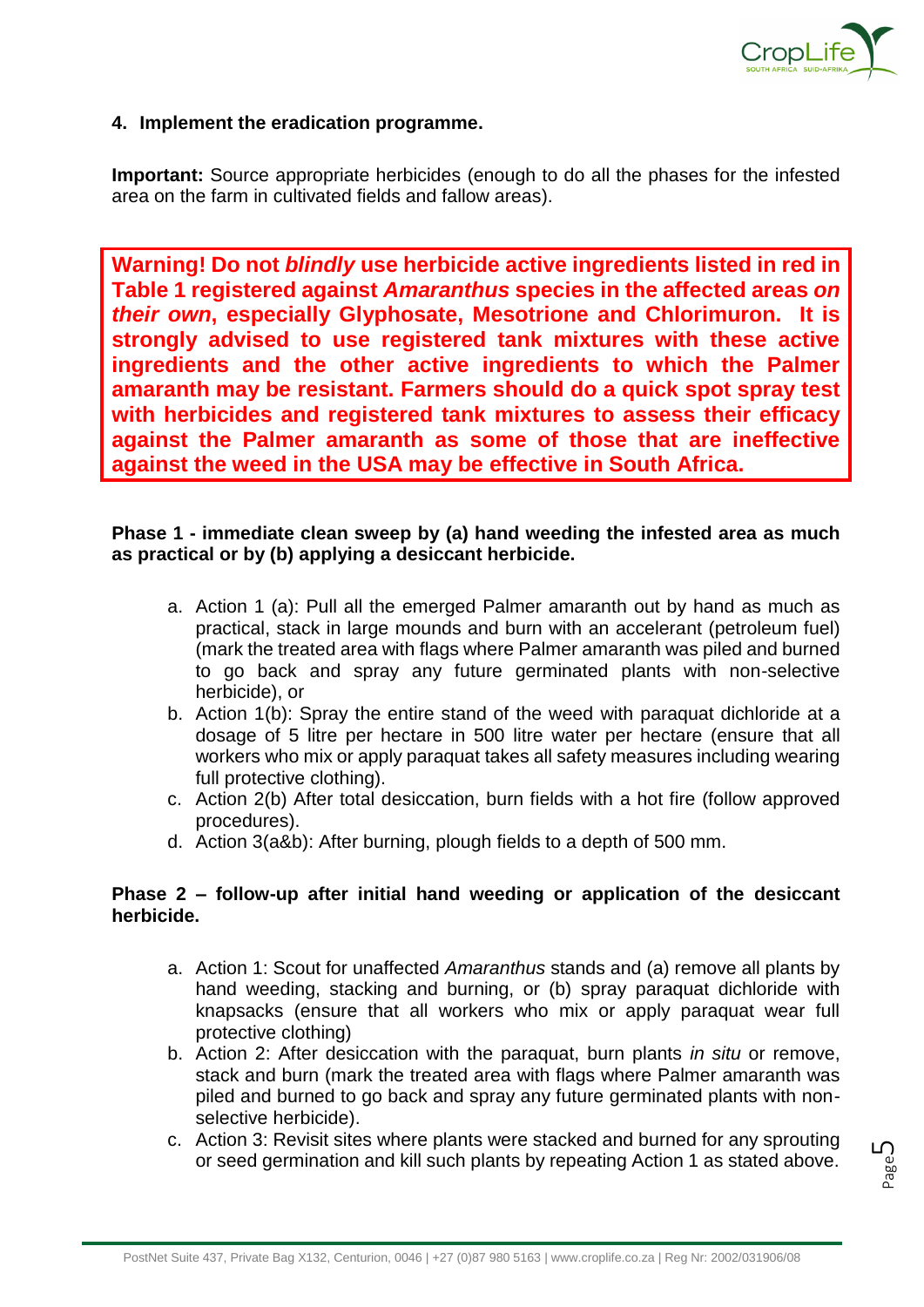

#### **Phase 3 – scouting and cleaning of peripheral areas.**

- a. Action 1: Scout peripheral areas on the farm, especially drainage lines, hedge rows, farm roads, road verges, embankments and fallow fields for any pigweed stands.
- b. Action 2: Remove such plants by hand weeding, stack and burn, mark the treated area with flags where Palmer amaranth was piled and burned to go back and spray any future germinated plants with non-selective herbicide. The burning must be done in a shallow trench off the crop field to prevent any runoff water after rain collecting seed and dispersing it further. All clothing worn during this exercise must be properly cleaned of all *Amaranthus* material especially seed.

#### **Phase 4 – scouting and cleaning of all areas after harvest and during the dry season.**

- a. Action 1: Scout all areas where *Amaranthus* was eradicated in crop fields and peripheral areas.
- b. Action 2: Remove all regrowth or germinated *Amaranthus* hand weeding, stack and burn, mark the treated area with flags where Palmer amaranth was piled and burned to go back and spray any future germinated plants with nonselective herbicide …

#### **Phase 5 – start clean with the next planting season: do pre-plant application of preemergence herbicide mixtures to obtain a maximum killing effect of all** *Amaranthus* **species.**

- a. Action 1: Apply pre-emergence herbicide mixtures to all fields that are earmarked for cultivation where the weed was found during the previous production season or where the weed is likely to emerge.
- b. Action 2: Apply pre-emergence herbicide mixtures to areas adjacent to fields earmarked for cultivation.

#### **Phase 6 – early post-emergence herbicide application during planting.**

a. Action 1: Apply pre-emergence and early post-emergence herbicides during planting.

#### **Phase 7 – application of post-emergence herbicides during the growth season.**

a. Action 1: Apply mixture of post-emergence herbicides during growth season.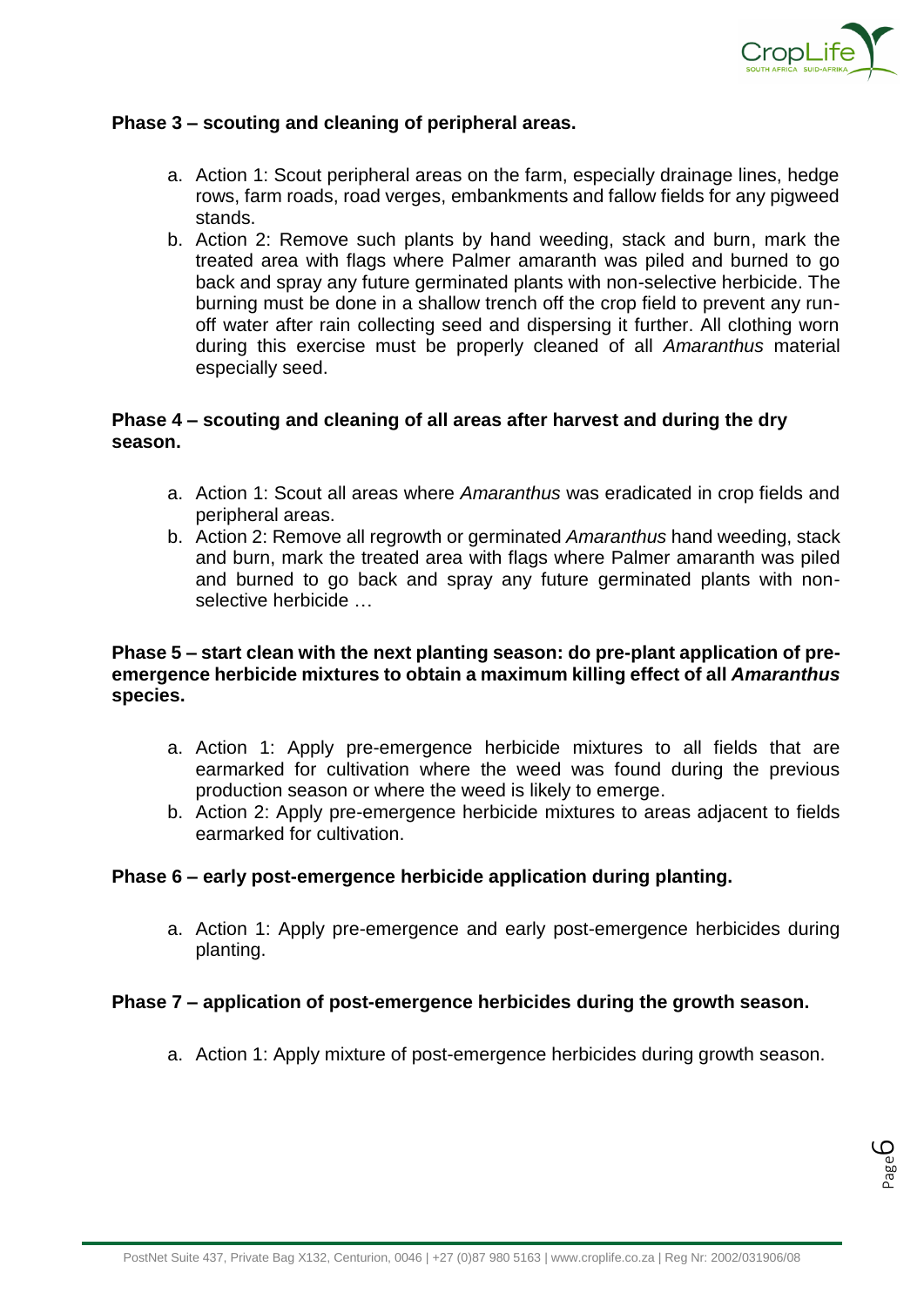

Page  $\overline{\phantom{1}}$ 

**NB! WHENEVER WEEDS RESEMBLING ANY** *AMARANTHUS* **SPECIES GERMINATE, THE WEEDS MUST BE SPRAYED AS SOON AS POSSIBLE WITH THE MAXIMUM DOSAGE AS DIRECTED BY THE HERBICIDE LABEL INSTRUCTIONS. PALMER AMARANTH TALLER THAN 6 CM CAN FLOWER AND PRODUCE SEED, HENCE IT NEEDS TO BE ERADICATED BEFORE IT BECOMES PRODUCTIVE!**

#### **5. Sanitize all harvesters, tractors, associated implements and other items.**

In order to quarantine the seed on the sites where the *Amaranthus* is prevalent the following measures need to be implemented to prevent seed dispersal:

- a. Clean all tractors, harvesters, balers and associated implements and sterilize seed that may come off such implements.
- b. Move such implements to a hard surface (preferably concrete).
- c. Use an industrial grade vacuum cleaner and vacuum the hidden areas of the implements to remove any plant residues.
	- i. Once completed, burn the vacuumed material.
- d. Hose the implements down and contain the rinse water.
	- i. Evaporate the rinse water and burn any residual material.
- e. Do not share any implements that were used in *Amaranthus* infested areas in *Amaranthus* free areas unless such equipment is fully sanitised.
- f. Do not share any implements that were used in *Amaranthus* infested areas with any other farms even if it is suspected that they may have resistant *Amaranthus* populations unless such equipment is fully sanitised.
- g. Normal vehicles must be restricted from entering infested areas especially when the *Amaranthus* is seeding. Vehicles that have entered infested areas must be sanitised before leaving the farm.
- h. Farm workers that worked in infested area must sanitise their footwear and clothing before leaving such areas.

#### **6. Contain infested crops on the farm.**

In order to prevent *Amaranthus* seed dispersal *via* harvested crops the following phytosanitary measures must be implemented: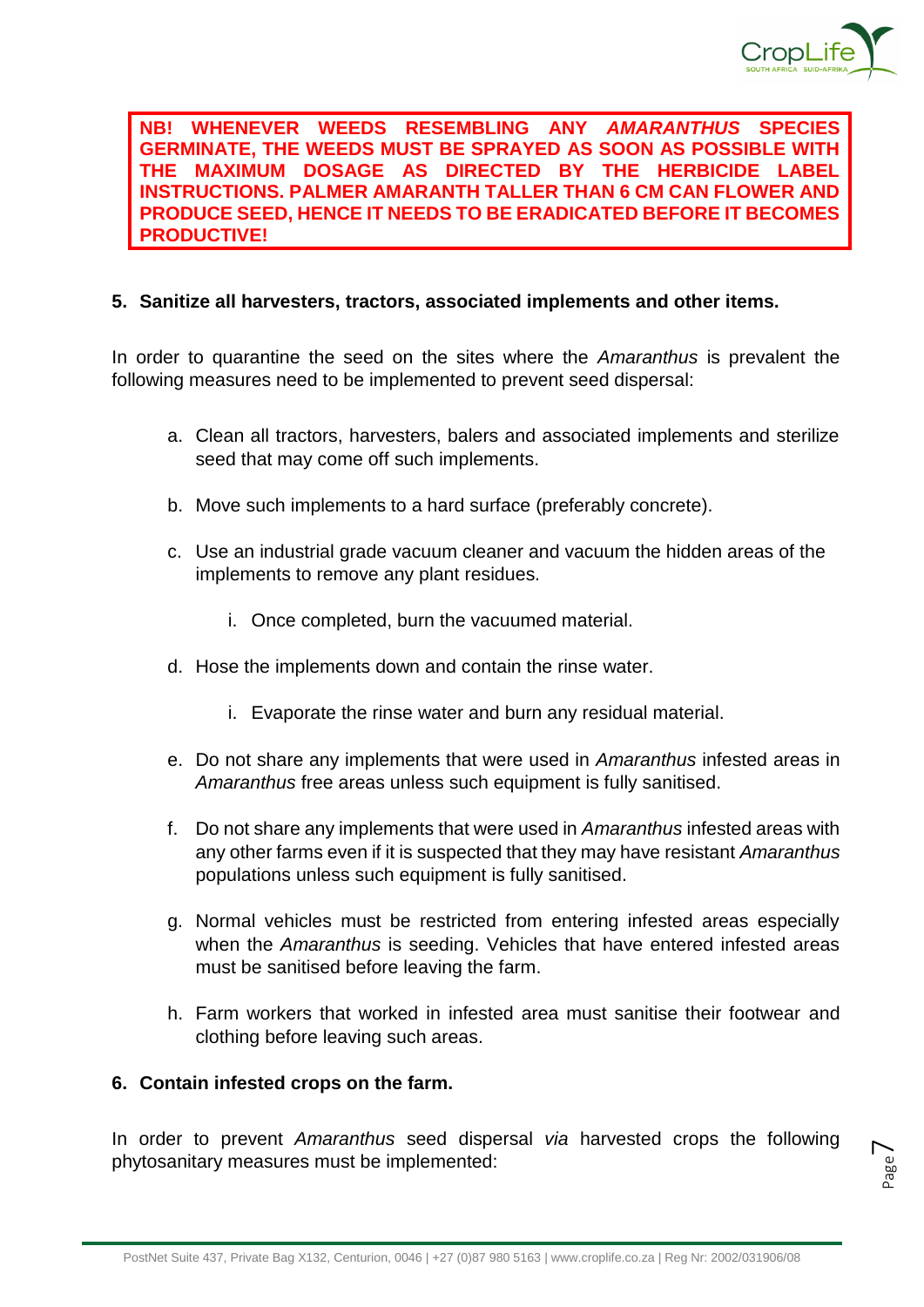

- a. No cotton may leave the farm.
- b. No lucerne or other broad-leaved fodder crops may leave the farm.
- c. Harvested grain may only be used as animal feed and not for re-planting.
- d. No plant residues may be baled for animal feed and leave the farm.
- e. It may be required to sacrifice heavily infested crops and destroy it during *Amaranthus* eradication.

## **CROPS MAY ONLY LEAVE THE FARM IF A BUYER IS GEARED TO QUARANTINE THE CROPS AND PREVENT DISSEMINATION OF SEED!!**

**ALTHOUGH SOUTH AFRICA CURRENTLY HAS NO LEGISLATIVE TOOLS TO ENFORCE ERADICATION OF THE PALMER AMARANTH, A PERSON THAT IS RESPONSIBLE FOR INFECTING NEIGHBOURING FARMS WITH THIS VERY DANGEROUS INVASIVE PLANT MAY BE HELD LIAIBLE FOR DAMAGES TO PROPERTY AND ECONOMIC ACTIVITIES BY AFFECTED PARTIES!!**

Page  $\infty$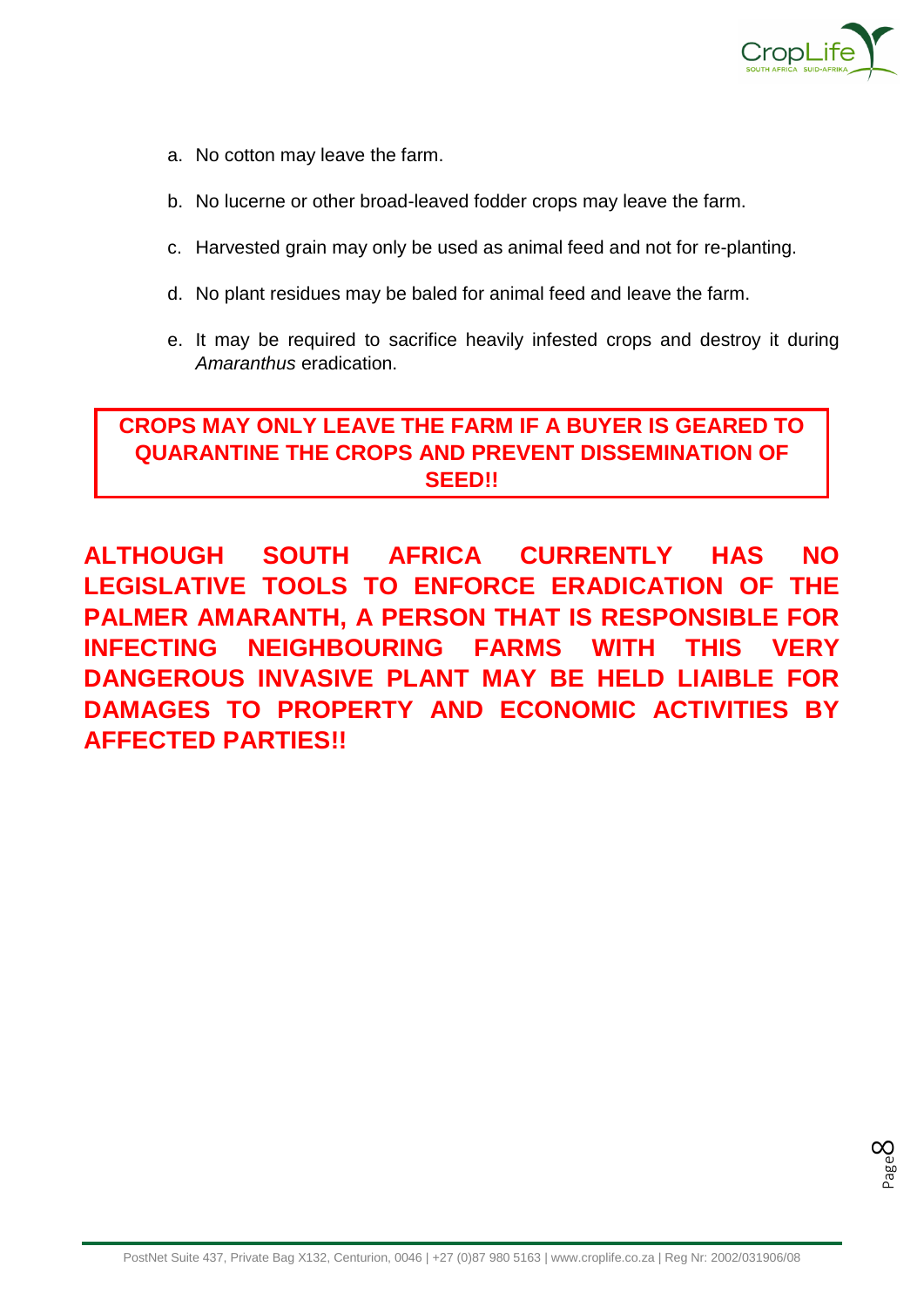

**Technical information on herbicides registered for Amaranthus species control.** 

**Table 1. Herbicides registered under Act No. 36 of 1947 for** *Amaranthus* **species in crops. Red HRAC group indicates confirmed Palmer amaranth resistance in South Africa, blue indicates possible Palmer amaranth resistance in South Africa (but not scientifically confirmed as yet) and green indicates no Palmer amaranth resistance suspected or recorded at presence**

| List of herbicide active ingredients registered for Amaranthus<br>Red = A.palmeri is resistant (confirmed); Blue = possible A. palmeri resistance; Green = A.                            |                |                                  |                                                                                                           |  |  |  |  |
|------------------------------------------------------------------------------------------------------------------------------------------------------------------------------------------|----------------|----------------------------------|-----------------------------------------------------------------------------------------------------------|--|--|--|--|
| palmeri is susceptible to the active ingredient<br><b>HRAC-</b><br>Registered for use on the following<br><b>Chemical family</b><br><b>Active ingredient(s)</b><br><b>Group</b><br>crops |                |                                  |                                                                                                           |  |  |  |  |
| <b>Chlorimuron-ethyl</b>                                                                                                                                                                 | в              | Sulfonylurea                     | Soybeans, sugarcane                                                                                       |  |  |  |  |
| <b>Diclosulam</b>                                                                                                                                                                        | B              | Triazolopyrimidine               | Groundnuts, soybeans                                                                                      |  |  |  |  |
| <b>Flumetsulam</b>                                                                                                                                                                       | В              | Triazolopyrimidine               | Dry beans, green beans, groundnuts,<br>maize, soybeans, clovers, cowpeas,<br>lucerne, leguminous pastures |  |  |  |  |
| Glufosinate-ammonium                                                                                                                                                                     | н              | Phosphinic acid                  | Tree nuts, stone fruit, pome fruit,<br>citrus, wine and table grapes,<br>mangoes, pawpaws, potatoes       |  |  |  |  |
| <b>Halosulfuron-methyl</b>                                                                                                                                                               | B              | Sulfonylurea                     | Citrus, grain sorghum, maize,<br>sugarcane, avocadoes, mangoes,<br>tobacco, wheat                         |  |  |  |  |
| <b>Imazamox</b>                                                                                                                                                                          | В              | Imidazolinone                    | Canola, clover, lucerne, leguminous<br>pastures, medics, seradella (pasture)                              |  |  |  |  |
| Imazamox/Imazapyr                                                                                                                                                                        | В              | Imidazolinone                    | Sunflower                                                                                                 |  |  |  |  |
| Imazethapyr                                                                                                                                                                              | B              | Imidazolinone                    | Dry beans, groundnuts, soybean                                                                            |  |  |  |  |
| <b>Flumetsulam/Sulcotrione</b>                                                                                                                                                           | B/F2           | Triazolopyrimidine/<br>Triketone | Maize                                                                                                     |  |  |  |  |
| <b>Ametryn</b>                                                                                                                                                                           | C <sub>1</sub> | Triazine                         | Bananas, Cassava, pineapples,<br>sugarcane                                                                |  |  |  |  |
| <b>Amicarbazone</b>                                                                                                                                                                      | C <sub>1</sub> | Triazolinone                     | Sugarcane                                                                                                 |  |  |  |  |
| <b>Atrazine</b>                                                                                                                                                                          | C <sub>1</sub> | Triazine                         | Grain sorghum, maize, pineapples,<br>sugarcane, canola                                                    |  |  |  |  |
| <b>Atrazine/Cyanizine</b>                                                                                                                                                                | C <sub>1</sub> | Triazine                         | Maize, sweetcorn, sugarcane                                                                               |  |  |  |  |
| <b>Atrazine/Terbuthylazine</b>                                                                                                                                                           | C <sub>1</sub> | Triazine                         | Grain sorghum, maize                                                                                      |  |  |  |  |
| <b>Bromacil</b>                                                                                                                                                                          | C <sub>1</sub> | Triazine                         | Citrus, pineapples                                                                                        |  |  |  |  |
| <b>Hexazinone</b>                                                                                                                                                                        | C <sub>1</sub> | Triazinone                       | Sugarcane                                                                                                 |  |  |  |  |
| <b>Metamitron</b>                                                                                                                                                                        | C <sub>1</sub> | Triazinone                       | Beetroot, sugar beet                                                                                      |  |  |  |  |
| <b>Metribuzin</b>                                                                                                                                                                        | C <sub>1</sub> | Triazinone                       | Potatoes, sugarcane, tomatoes,<br>barley, lucerne, asparagus,<br>leguminous pastures, maize               |  |  |  |  |
| <b>Prometryn</b>                                                                                                                                                                         | C <sub>1</sub> | Triazine                         | Carrots, cotton, peas                                                                                     |  |  |  |  |
| <b>SImazine</b>                                                                                                                                                                          | C <sub>1</sub> | Triazine                         | Apples, asparagus, canola (triazine<br>resistant), citrus, grapes, pears,<br>lupines                      |  |  |  |  |
| <b>SImazine/Terbuthylazine</b>                                                                                                                                                           | C <sub>1</sub> | Triazine                         | Apples, canola (triazine resistant),<br>citrus, grapes, pears                                             |  |  |  |  |
| <b>Terbuthylazine</b>                                                                                                                                                                    | C <sub>1</sub> | Triazine                         | Apples, citrus, grapes, maize, grain<br>sorghum                                                           |  |  |  |  |
| <b>Terbutryn</b>                                                                                                                                                                         | C <sub>1</sub> | Triazine                         | Groundnuts, peas                                                                                          |  |  |  |  |
| <b>Atrazine/Sulcotrione</b>                                                                                                                                                              | C1/F2          | Triazine/Triketone               | Maize, sugarcane, sweetcorn                                                                               |  |  |  |  |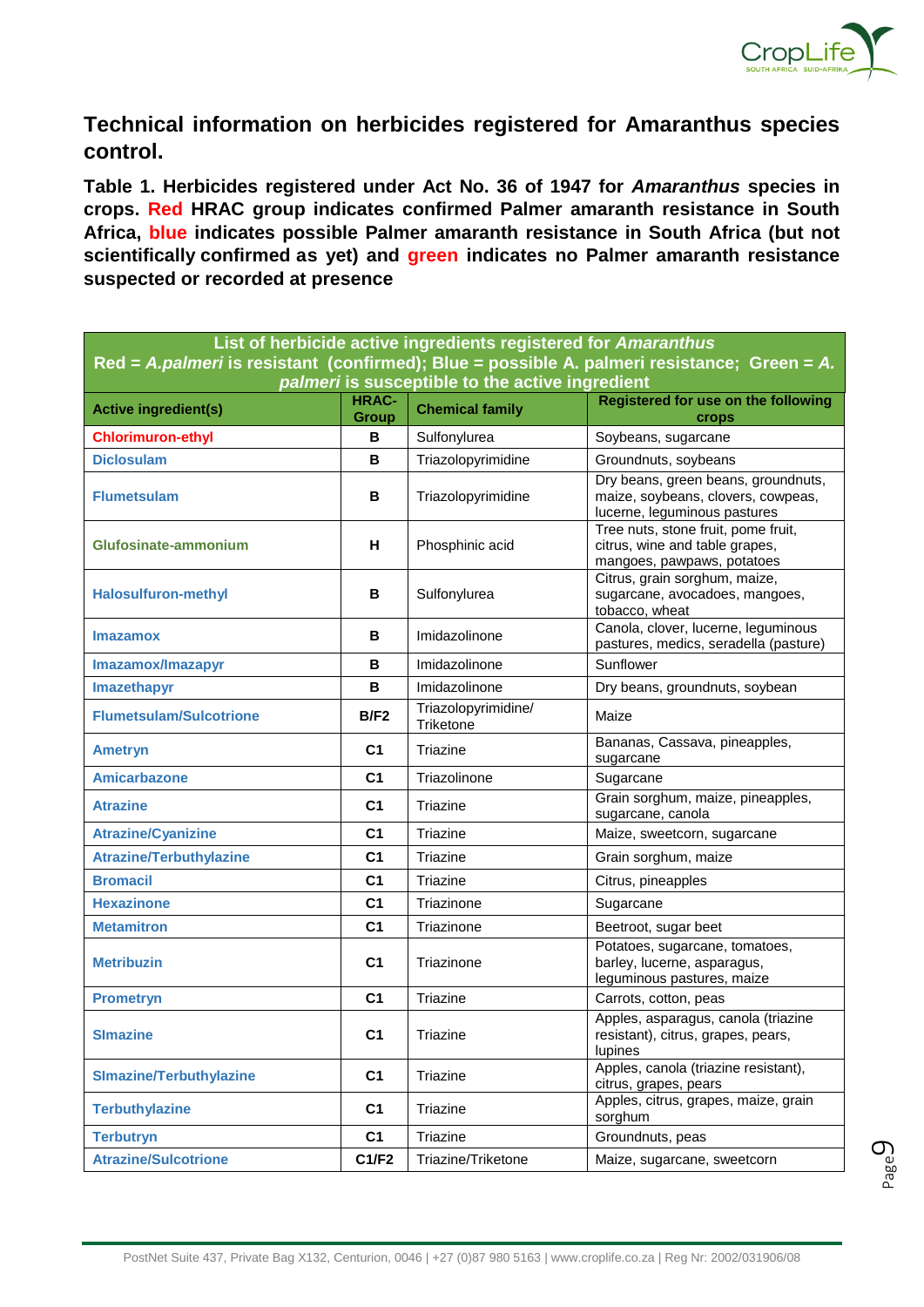

**List of herbicide active ingredients registered for** *Amaranthus* **Red =** *A.palmeri* **is resistant (confirmed); Blue = possible A. palmeri resistance; Green =** *A. palmeri* **is susceptible to the active ingredient** 

|                                                  |                              | $\alpha$ and $\alpha$ is susceptible to the active ingredient |                                                                                                                                                            |
|--------------------------------------------------|------------------------------|---------------------------------------------------------------|------------------------------------------------------------------------------------------------------------------------------------------------------------|
| <b>Active ingredient(s)</b>                      | <b>HRAC-</b><br><b>Group</b> | <b>Chemical family</b>                                        | Registered for use on the following<br>crops                                                                                                               |
| <b>Atrazine/Mesotrione/S-Metolachlor</b>         | C1/F2I<br>K <sub>3</sub>     | Triazine / Triketone/<br>Chloroacetamide                      | Maize                                                                                                                                                      |
| Atrazine/Metazachlor/Terbuthyl-<br>azine         | C1/K3                        | Triazine /<br>Chloroacetamide                                 | Maize                                                                                                                                                      |
| <b>Atrazine/Metolachlor</b>                      | C1/K3                        | Triazine /<br>Chloroacetamide                                 | Maize                                                                                                                                                      |
| Atrazine/Metolachlor/Terbuthylazine              | C1/K3                        | Triazine /<br>Chloroacetamide                                 | Maize                                                                                                                                                      |
| <b>Atrazine/S-Metolachlor</b>                    | C1/K3                        | Triazine /<br>Chloroacetamide                                 | Grain sorghum, maize, sugarcane                                                                                                                            |
| <b>Atrazine/S-</b><br>Metolachlor/Terbuthylazine | C1/K3                        | Triazine /<br>Chloroacetamide                                 | Maize                                                                                                                                                      |
| <b>Atrazine/Bendioxide</b>                       | C1/Unk<br>nown               | Triazine /<br>Unknown                                         | Grain sorghum, maize                                                                                                                                       |
| <b>Diuron</b>                                    | C <sub>2</sub>               | Urea                                                          | Avocadoes, bananas, coffee,<br>macadamias, mangoes, pecans,<br>pineapples, sugarcane, citrus                                                               |
| Linuron                                          | C <sub>2</sub>               | Urea                                                          | Carrots, gladioli, maize, parsley,<br>parsnip, potatoes, sweet potatoes                                                                                    |
| <b>Fluometuron/Prometryn</b>                     | $C2(F3)$ /<br>C <sub>1</sub> | Urea / Triazine                                               | Cotton                                                                                                                                                     |
| <b>Diuron/Metribuzin</b>                         | C2/C1                        | Urea / Triazinone                                             | Sugarcane                                                                                                                                                  |
| <b>Diuron/Terbacil</b>                           | C2/C1                        | Urea / Uracil                                                 | Apples, pears, plums                                                                                                                                       |
| <b>Diuron/Paraquat</b>                           | C2/D                         | Urea / Bipyridilium                                           | Sugarcane                                                                                                                                                  |
| <b>Bromoxynil</b>                                | C <sub>3</sub>               | <b>Nitrile</b>                                                | Barley, grain sorghum, lucerne,<br>leguminous pastures, maize, oats,<br>wheat                                                                              |
| loxynil                                          | C <sub>3</sub>               | <b>Nitrile</b>                                                | Garlic, onions                                                                                                                                             |
| <b>Bendioxide</b>                                | C <sub>3</sub>               | Thiadiazine                                                   | Barley, chillies, dry beans, grain<br>sorghum, green beans, green<br>peppers, groundnuts, maize, oats,<br>peas, potatoes, paprika, rye,<br>soybeans, wheat |
| <b>Bromoxynil/Terbuthylazine</b>                 | C3/C1                        | Nitrile/Triazine                                              | Forage sorghum, grain sorghum,<br>maize, sugarcane, sweetcorn                                                                                              |
| <b>Flumioxazin</b>                               | Е                            | N-phenylphthalimide                                           | Apples, citrus, grapes, groundnuts,<br>nectarines, peaches, pears, plums,<br>prunes, soybeans, cotton                                                      |
| Fomesafen                                        | Е                            | Diphenylether                                                 | Dry beans, green beans, groundnuts,<br>soybean                                                                                                             |
| <b>Oxadiazon</b>                                 | Е                            | Oxadiazole                                                    | Apples, apricots, citrus, grapes,<br>onions, rice, paprika, peaches, pears,<br>plums, prunes, tobacco                                                      |
| <b>Oxyfluorfen</b>                               | Е                            | Diphenylether                                                 | Apples, apricots, broccoli, brussels<br>sprouts, cabbage, cauliflower, garlic,<br>onions, grapes, citrus, cherries,<br>nectarines                          |
| <b>Pyraflufen-ethyl</b>                          | Е                            | Phenylpyrazole                                                | Barley, wheat                                                                                                                                              |

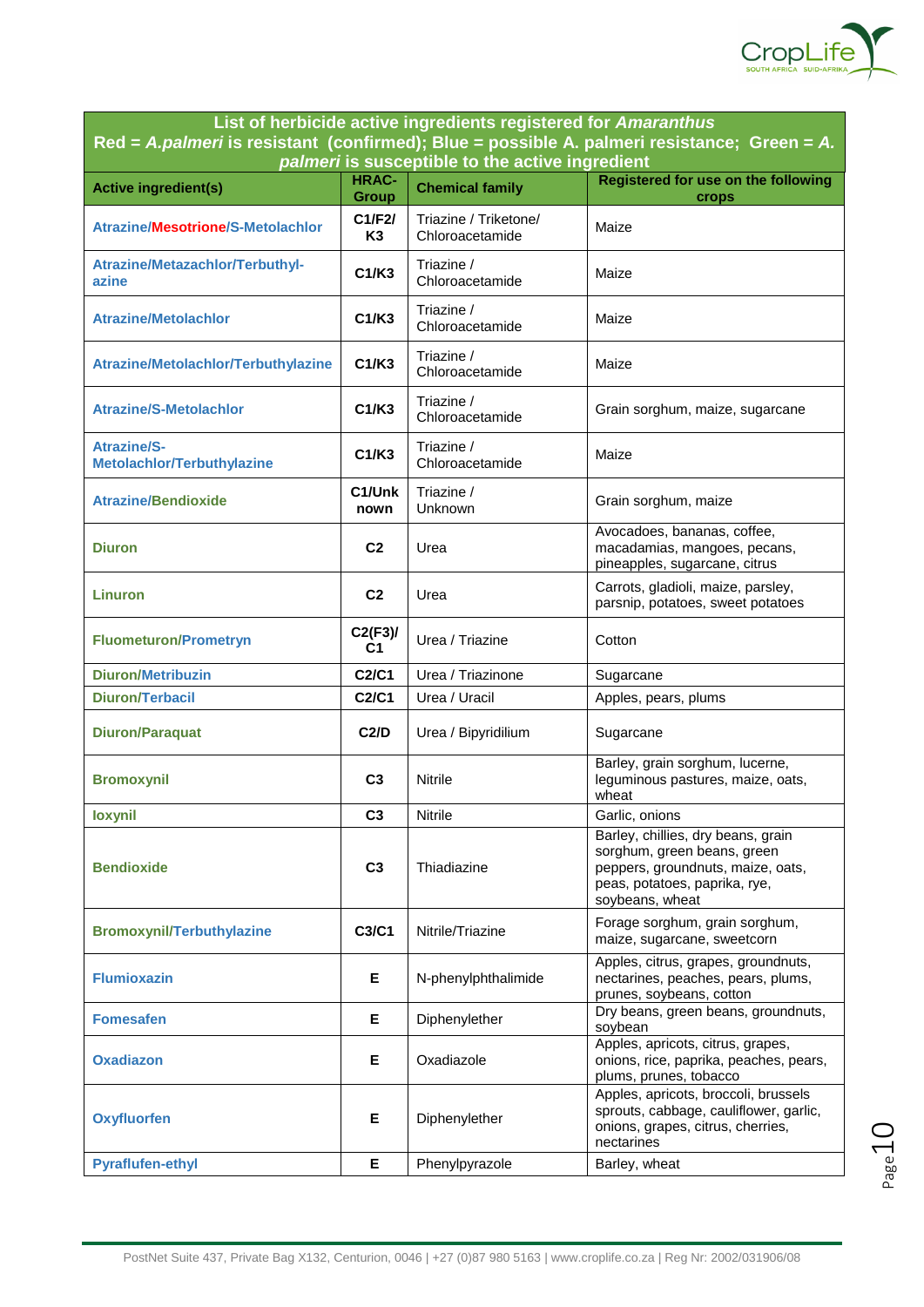

**List of herbicide active ingredients registered for** *Amaranthus* **Red =** *A.palmeri* **is resistant (confirmed); Blue = possible A. palmeri resistance; Green =** *A. palmeri* **is susceptible to the active ingredient** 

|                                                       |                              | <i>paillien</i> is susceptible to the active ingredient |                                                                                                                                                                                                |
|-------------------------------------------------------|------------------------------|---------------------------------------------------------|------------------------------------------------------------------------------------------------------------------------------------------------------------------------------------------------|
| <b>Active ingredient(s)</b>                           | <b>HRAC-</b><br><b>Group</b> | <b>Chemical family</b>                                  | Registered for use on the following<br>crops                                                                                                                                                   |
| Saflufenacil/Dimethenamid-P                           | E/K3                         | Pyrimidindione/<br>Chloroacetamide                      | Maize, sugarcane                                                                                                                                                                               |
| <b>Flurochloridone</b>                                | F1                           | Other                                                   | Sunflower                                                                                                                                                                                      |
| <b>Isoxaflutole</b>                                   | F2                           | Isoxaxole                                               | Sugarcane                                                                                                                                                                                      |
| <b>Mesotrione</b>                                     | F <sub>2</sub>               | Triketone                                               | Maize, sugarcane                                                                                                                                                                               |
| <b>Sulcotrione</b>                                    | F <sub>2</sub>               | Triketone                                               | Maize                                                                                                                                                                                          |
| <b>Topramezone</b>                                    | F <sub>2</sub>               | Triketone                                               | Maize                                                                                                                                                                                          |
| <b>Topramezone/Dicamba</b>                            | <b>F2/O</b>                  | Triketone / Benzoic acid                                | Maize                                                                                                                                                                                          |
| <b>Mesotrione/S-Metolachlor</b>                       | <b>F2/K3</b>                 | Triketone /<br>Chloroacetamide                          | Maize                                                                                                                                                                                          |
| <b>Mesotrione/S-</b><br>Metolachlor/Terbuthylazine    | F2/K3/<br>C1                 | Triketone /<br>Chloroacetamide/<br>Triazine             | Sugarcane                                                                                                                                                                                      |
| <b>Clomazone</b>                                      | F3                           | Isoxazolidinone                                         | Soybeans, tobacco                                                                                                                                                                              |
| <b>Glyphosate/Mesotrione/S-</b><br><b>Metolachlor</b> | G/F <sub>2</sub> /K<br>3     | Glycine/Triketone/<br>Chloroacetamide                   | RR-maize                                                                                                                                                                                       |
| <b>Oryzalin</b>                                       | <b>K1</b>                    | Dinitroaniline                                          | Apples, apricots, grapes, nectarines,<br>peaches, pears, plums                                                                                                                                 |
| <b>Pendimethalin</b>                                  | <b>K1</b>                    | Dinitroaniline                                          | Cotton, dry beans, groundnuts, kidney<br>beans, potatoes, soybeans,<br>sugarcane, sunflower, tobacco                                                                                           |
| <b>Trifluralin</b>                                    | <b>K1</b>                    | Dinitroaniline                                          | Apples, apricots, barley, cabbage,<br>canola, carrots, cherries, chillies,<br>citrus, cotton, cowpeas, dry beans,<br>groundnuts, kidney beans, soybeans,<br>sunflower, tomatoes, wheat, grapes |
| <b>Acetochlor</b>                                     | K <sub>3</sub>               | Chloroacetamide                                         | Groundnuts, maize, potatoes,<br>sweetcorn, sugarcane, dry beans,<br>soybeans, cotton, forage sorghum,                                                                                          |
| Dimethenamid-P                                        | K <sub>3</sub>               | Chloroacetamide                                         | Dry beans, grain sorghum,<br>groundnuts, kidney beans, maize,<br>potatoes, soybeans, sunflower,<br>tobacco                                                                                     |
| <b>Metazachlor</b>                                    | K <sub>3</sub>               | Chloroacetamide                                         | Broccoli, Cabbage, Canola, dry beans,<br>groundnuts, potatoes, soybeans,<br>sugarcane, tobacco                                                                                                 |
| <b>Metolachlor</b>                                    | K <sub>3</sub>               | Chloroacetamide                                         | Dry beans, groundnuts, maize,<br>soybeans, sugarcane, sunflower,<br>potatoes, kidney beans, green beans,<br>lupines, grain sorghum, tobacco,<br>forage sorghum                                 |
| <b>S-Metolachlor</b>                                  | K <sub>3</sub>               | Chloroacetamide                                         | Cotton, dry beans, green beans,<br>groundnuts, kidney beans, lupines,<br>maize, grain sorghum, potatoes,<br>forage sorghum, soybeans, sunflower                                                |
| <b>Acetochlor/Ametryn</b>                             | <b>K3/C1</b>                 | Chloroacetamide /<br>Triazine                           | Sugarcane                                                                                                                                                                                      |

Page11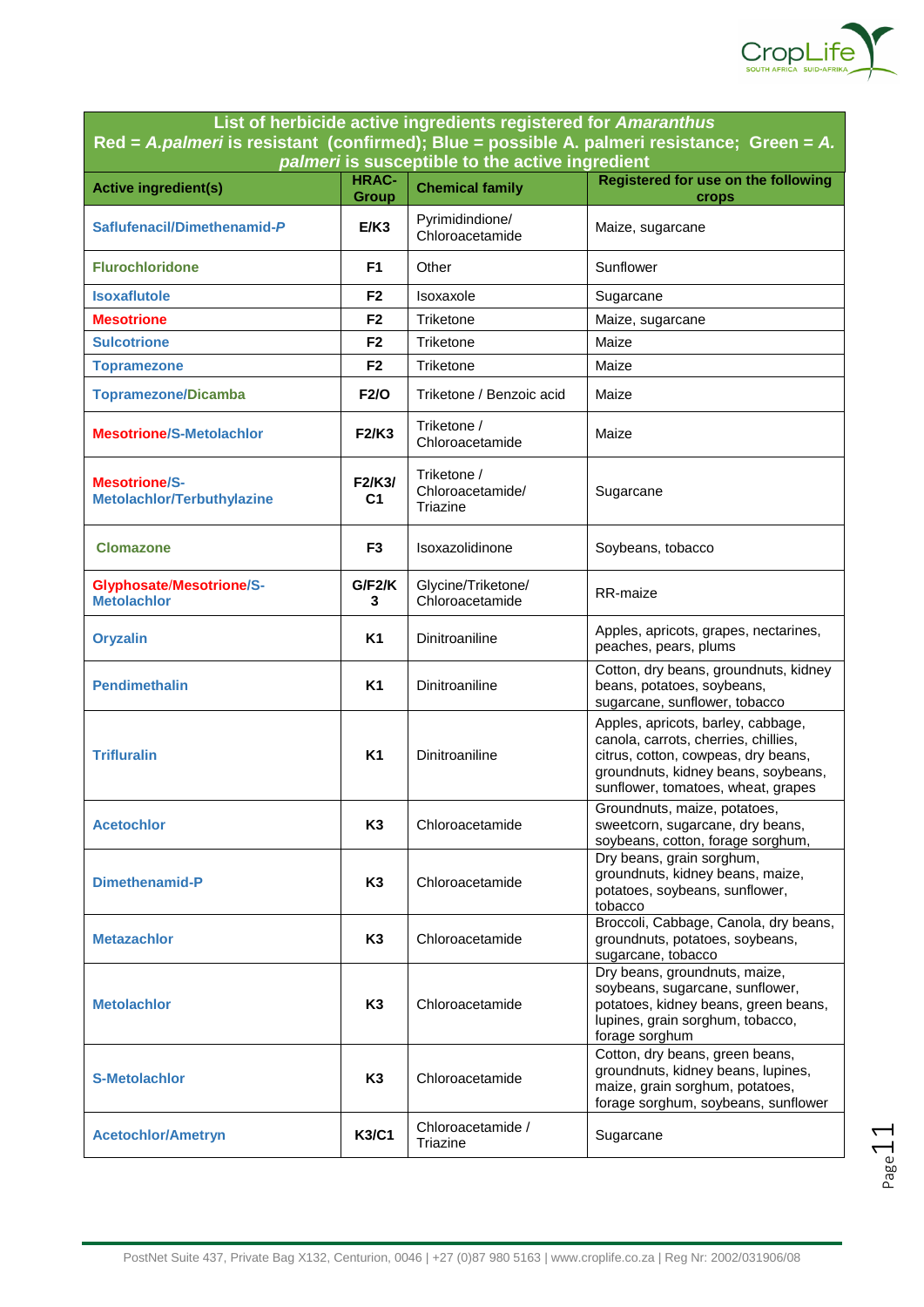

| List of herbiclue active ingredients registered for <i>Amaramin</i> as<br>Red = A.palmeri is resistant (confirmed); Blue = possible A. palmeri resistance; Green = $A$ .<br>palmeri is susceptible to the active ingredient |                              |                                           |                                                                                                                                                            |  |  |
|-----------------------------------------------------------------------------------------------------------------------------------------------------------------------------------------------------------------------------|------------------------------|-------------------------------------------|------------------------------------------------------------------------------------------------------------------------------------------------------------|--|--|
| <b>Active ingredient(s)</b>                                                                                                                                                                                                 | <b>HRAC-</b><br><b>Group</b> | <b>Chemical family</b>                    | <b>Registered for use on the following</b><br>crops                                                                                                        |  |  |
| <b>Acetochlor/Atrazine/Simazine</b>                                                                                                                                                                                         | <b>K3/C1</b>                 | Chloroacetamide /<br>Triazine             | Maize                                                                                                                                                      |  |  |
| Acetochlor/Atrazine/Terbuthylazine                                                                                                                                                                                          | K3/C1                        | Chloroacetamide /<br>Triazine             | Maize                                                                                                                                                      |  |  |
| <b>Alachlor/Atrazine</b>                                                                                                                                                                                                    | K3/C1                        | Chloroacetamide /<br>Triazine             | Maize                                                                                                                                                      |  |  |
| <b>Alachlor/Prometryn</b>                                                                                                                                                                                                   | <b>K3/C1</b>                 | Chloroacetamide /<br>Triazine             | Potatoes, sunflower                                                                                                                                        |  |  |
| S-Metolachlor/Terbuthylazine                                                                                                                                                                                                | <b>K3/C1</b>                 | Chloroacetamide /<br>Triazine             | Apples, avocadoes, citrus, grain<br>sorghum, grapes, maize mangoes                                                                                         |  |  |
| <b>Alachlor/Linuron</b>                                                                                                                                                                                                     | K3/C2                        | Chloroacetamide / Urea                    | Potatoes                                                                                                                                                   |  |  |
| <b>Acetochlor/EPTC</b>                                                                                                                                                                                                      | K3/N                         | Chloroacetamide /<br>Thiocarbamate        | Maize                                                                                                                                                      |  |  |
| <b>EPTC</b>                                                                                                                                                                                                                 | N                            | Thiocarbamate                             | Dry beans, kidney beans, potatoes,<br>sunflower, maize, green beans,<br>lucerne, leguminous pastures,<br>sugarcane, sweetcorn, sweet potato,               |  |  |
| $2,4-D$                                                                                                                                                                                                                     | O                            | Phenoxy-carboxylic-acid                   | Grass pastures, Sugarcane, Wheat,<br>Barley, grain sorghum, maize, rye,<br>potatoes                                                                        |  |  |
| 2,4-D/Dicamba                                                                                                                                                                                                               | O                            | Phenoxy-carboxylic-acid /<br>Benzoic acid | Maize, sugarcane, wheat, grass<br>pastures                                                                                                                 |  |  |
| $2,4-DB$                                                                                                                                                                                                                    | O                            | Phenoxy-carboxylic-acid                   | Clover, lucerne, leguminous pastures,<br>medics, wheat                                                                                                     |  |  |
| <b>Dicamba</b>                                                                                                                                                                                                              | O                            | Benzoic acid                              | Grain sorghum, maize, wheat                                                                                                                                |  |  |
| <b>MCPA</b>                                                                                                                                                                                                                 | O                            | Benzoic acid                              | Apples, Barley, Grapes, Grass<br>pastures, maize, peaches, pears,<br>potatoes, rye, grain sorghum,<br>sugarcane, wheat, oats                               |  |  |
| <b>Dicamba/Topramezone</b>                                                                                                                                                                                                  | O/F2                         | Benzoic acid / Triketone                  | Maize                                                                                                                                                      |  |  |
| <b>Bendioxide</b>                                                                                                                                                                                                           | C <sub>3</sub>               | Thiadiazine                               | Barley, chillies, dry beans, grain<br>sorghum, green beans, green<br>peppers, groundnuts, maize, oats,<br>peas, potatoes, paprika, rye,<br>soybeans, wheat |  |  |
| <b>MSMA</b>                                                                                                                                                                                                                 | z                            | Organo-arsenical                          | Cotton, sugarcane                                                                                                                                          |  |  |

**List of herbicide active ingredients registered for** *Amaranthus*

## **RECOMMENDED HERBICIDE SPRAY PROGRAMMES TO ERADICATE EXISTING PALMER AMARANTH STANDS AND TO PREVENT GERMINATION AND GROWTH**

The control of Palmer amaranth with herbicides must be aggressive and pro-active. Pre-plant burndown, pre-emergence and early post-emergence herbicides must be used in a diligent spray program to control and eradicate this weed in crops. Relying only on post-emergence herbicides is not a viable option due to the rapid growth rate of Palmer amaranth. It is imperative to start clean and stay clean.

 $P_{\rm age}12$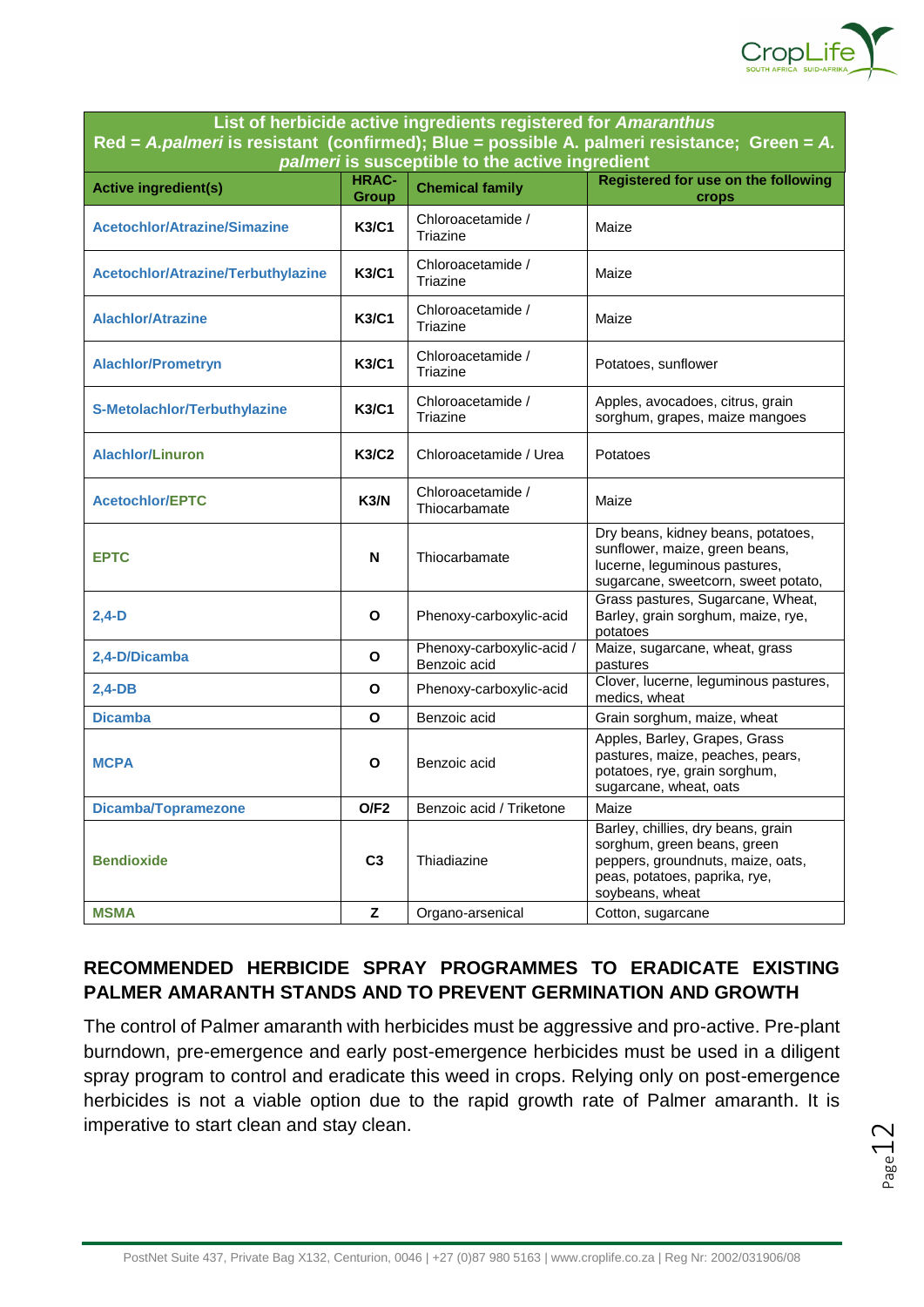

 $P_{{\sf age}}13$ 

Before planting crops use a pre-plant burndown, non-selective herbicide(s) with **paraquat.** It is imperative to burn the desiccated weeds to destroy any vegetative parts and seeds of Palmer amaranth.

The following tables list active ingredients registered for the use on *Amaranthus* spp., sorted by *time of application* on various crops. Please adhere to all label instructions when applying herbicides. Good, clean and correctly calibrated equipment must be used to ensure effective control. Adhere to mixing instructions on all relevant labels when tank-mixtures are being used. Please contact HRAC-SA or the respective supplier of products for further information.

## **Table 2. Pre-plant herbicide active ingredients registered on** *Amaranthus* **spp**.

| <b>Active ingredient(s)</b> | <b>HRAC-</b><br>Group | Registered for use on the following<br><b>crops</b>                                                                                                                                            | Time of<br>application |
|-----------------------------|-----------------------|------------------------------------------------------------------------------------------------------------------------------------------------------------------------------------------------|------------------------|
| <b>EPTC</b>                 | N                     | Dry beans, kidney beans, potatoes,<br>sunflower, maize, green beans,<br>lucerne, leguminous pastures,<br>sugarcane, sweetcorn, sweet potato,                                                   | Pre-plant              |
| <b>Trifluralin</b>          | K1                    | Apples, apricots, barley, cabbage,<br>canola, carrots, cherries, chillies,<br>citrus, cotton, cowpeas, dry beans,<br>groundnuts, kidney beans, soybeans,<br>sunflower, tomatoes, wheat, grapes | Pre-plant              |

**Before** planting crops, herbicide(s) containing the following active ingredients can be used.

## **Table 3. Pre-emergence herbicide active ingredients registered on** *Amaranthus* **spp.**

**NB:** Herbicides containing the following active ingredient(s) can be applied *after planting* but *before* emergence of both the crop and weed.

#### **Pre-mergence herbicides** *must be applied* **to ensure early control and seedbank depletion of any germinating Palmer amaranth.**

| <b>Active ingredient(s)</b>                   | <b>HRAC-</b><br><b>Group</b> | Registered for use on the following<br>crops                                                         | <b>Time of application</b> |
|-----------------------------------------------|------------------------------|------------------------------------------------------------------------------------------------------|----------------------------|
| <b>Acetochlor</b>                             | K3                           | Groundnuts, maize, potatoes,<br>sweetcorn, sugarcane, dry beans,<br>soybeans, cotton, forage sorghum | Pre-emergence              |
| <b>Acetochlor/Atrazine/Simazi</b><br>ne       | <b>K3/C1</b>                 | Maize                                                                                                | Pre-emergence              |
| <b>Acetochlor/Atrazine/Terbut</b><br>hylazine | <b>K3/C1</b>                 | Maize                                                                                                | Pre-emergence              |
| <b>Acetochlor/EPTC</b>                        | K3/N                         | Maize                                                                                                | Pre-emergence              |
| <b>Alachlor/Atrazine</b>                      | K3/C1                        | Maize                                                                                                | Pre-emergence              |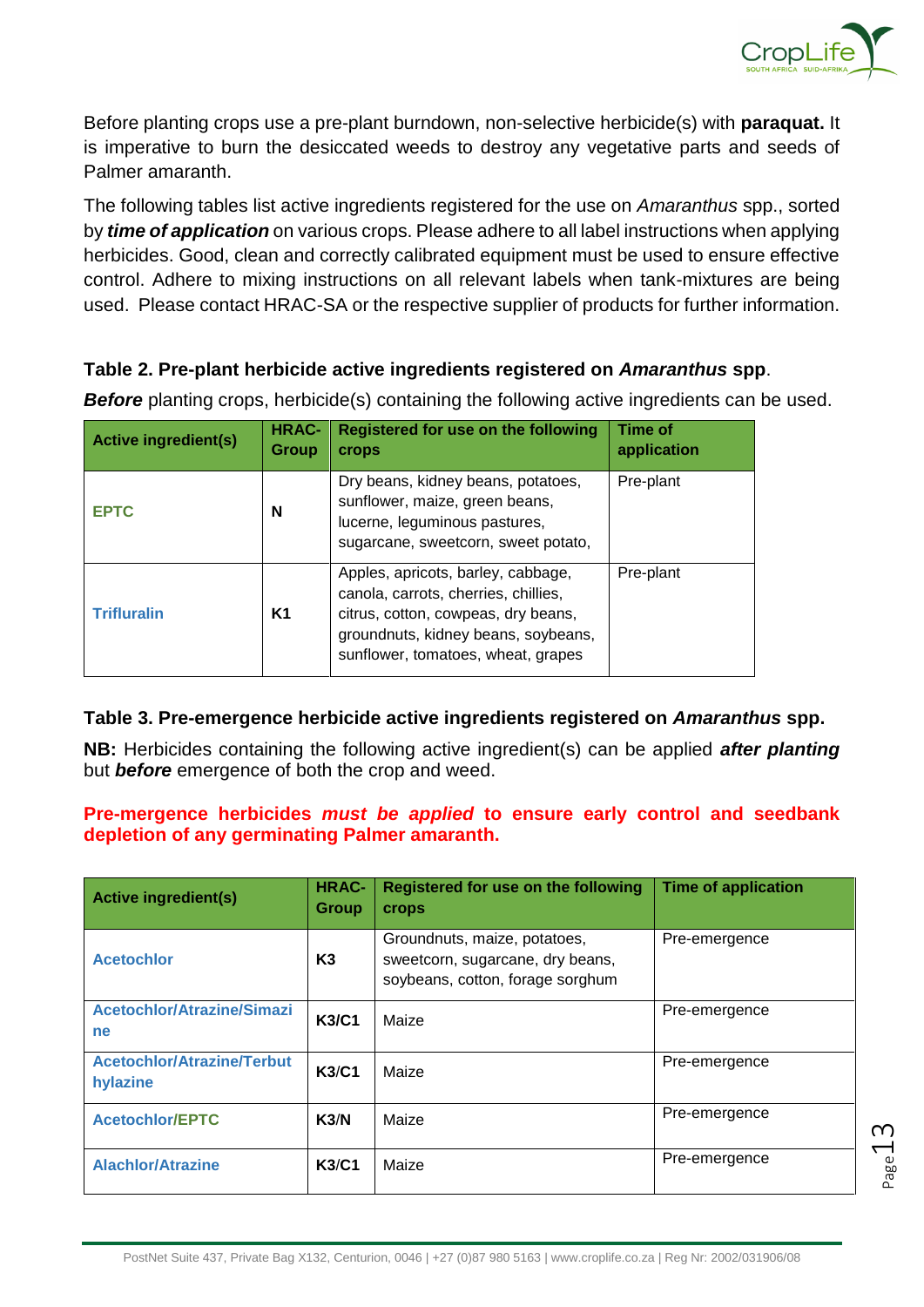

| <b>Active ingredient(s)</b>                         | <b>HRAC-</b><br><b>Group</b> | Registered for use on the following<br>crops                                                               | <b>Time of application</b> |
|-----------------------------------------------------|------------------------------|------------------------------------------------------------------------------------------------------------|----------------------------|
| <b>Alachlor/Linuron</b>                             | <b>K3/C2</b>                 | Potatoes                                                                                                   | Pre-emergence              |
| <b>Alachlor/Prometryn</b>                           | <b>K3/C1</b>                 | Potatoes, sunflower                                                                                        | Pre-emergence              |
| <b>Atrazine</b>                                     | C <sub>1</sub>               | Grain sorghum, maize, pineapples,<br>sugarcane, canola                                                     | Pre-emergence              |
| <b>Atrazine/Cyanizine</b>                           | C <sub>1</sub>               | Maize, sweetcorn, sugarcane                                                                                | Pre-emergence              |
| <b>Atrazine/Mesotrione/S-</b><br><b>Metolachlor</b> | C1/F2/<br>K <sub>3</sub>     | Maize                                                                                                      | Pre-emergence              |
| <b>Atrazine/Metolachlor</b>                         | C1/K3                        | Maize                                                                                                      | Pre-emergence              |
| <b>Atrazine/Metolachlor/Terbu-</b><br>thylazine     | C1/K3                        | Maize                                                                                                      | Pre-emergence              |
| <b>Atrazine/S-Metolachlor</b>                       | C1/K3                        | Grain sorghum, maize, sugarcane                                                                            | Pre-emergence              |
| <b>Atrazine/S-</b><br>Metolachlor/Terbuthylazine    | C1/K3                        | Maize                                                                                                      | Pre-emergence              |
| <b>Atrazine/Sulcotrione</b>                         | C1/F2                        | Maize, sugarcane, sweetcorn                                                                                | Pre-emergence              |
| <b>Clomazone</b>                                    | F <sub>3</sub>               | Soybeans, tobacco                                                                                          | Pre-emergence              |
| <b>Diclosulam</b>                                   | В                            | Groundnuts, soybeans                                                                                       | Pre-emergence              |
| Dimethenamid-P                                      | K <sub>3</sub>               | Dry beans, grain sorghum,<br>groundnuts, kidney beans, maize,<br>potatoes, soybeans, sunflower,<br>tobacco | Pre-emergence              |
| <b>Flumetsulam</b>                                  | В                            | Dry beans, green beans, groundnuts,<br>maize, soybeans, clovers, cowpeas,<br>lucerne, leguminous pastures  | Pre-emergence              |
| <b>Flumetsulam/Sulcotrione</b>                      | B/F2                         | Maize                                                                                                      | Pre-emergence              |
| <b>Flumioxazin</b>                                  | Е                            | Apples, citrus, grapes, groundnuts,<br>nectarines, peaches, pears, plums,<br>prunes, soybeans, cotton      | Pre-emergence              |
| <b>Flurochloridone</b>                              | F <sub>1</sub>               | Sunflower                                                                                                  | Pre-emergence              |
| <b>Imazamox</b>                                     | В                            | Canola, clover, lucerne, leguminous<br>pastures, medics, seradella (pasture)                               | Pre-emergence              |
| Imazamox/Imazapyr                                   | В                            | Sunflower                                                                                                  | Pre-emergence              |
| Imazethapyr                                         | В                            | Dry beans, groundnuts, soybean                                                                             | Pre-emergence              |

Page14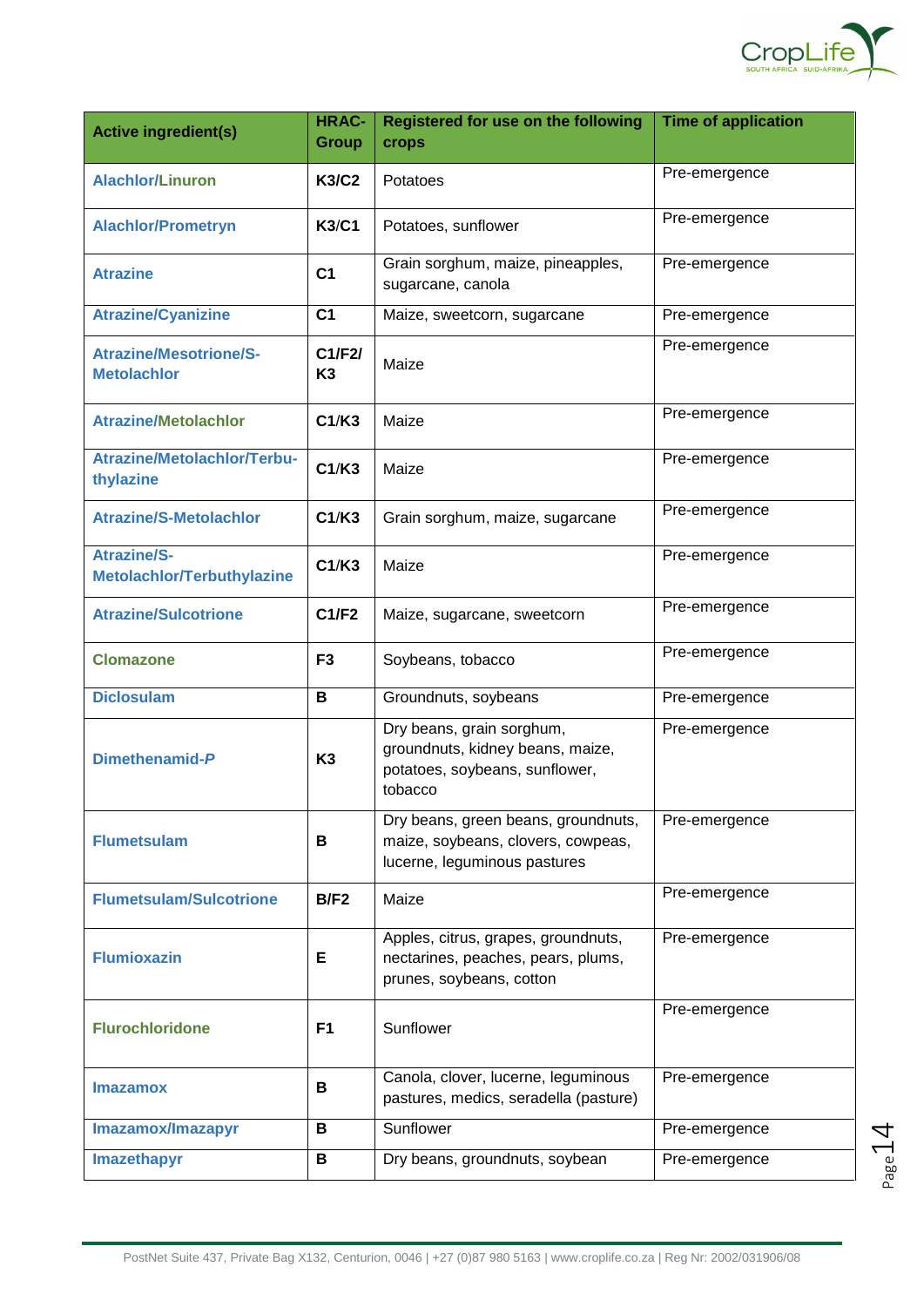

| <b>Active ingredient(s)</b>                     | <b>HRAC-</b><br><b>Group</b> | Registered for use on the following<br>crops                                                                                                                   | <b>Time of application</b>                                        |
|-------------------------------------------------|------------------------------|----------------------------------------------------------------------------------------------------------------------------------------------------------------|-------------------------------------------------------------------|
| <b>Mesotrione</b>                               | F <sub>2</sub>               | Maize, sugarcane                                                                                                                                               | Pre-emergence                                                     |
| <b>Mesotrione/S-Metolachlor</b>                 | <b>F2/K3</b>                 | Maize                                                                                                                                                          | Pre-emergence                                                     |
| <b>Metazachlor</b>                              | K <sub>3</sub>               | Broccoli, Cabbage, Canola, dry<br>beans, groundnuts, potatoes,<br>soybeans, sugarcane, tobacco                                                                 | Pre-emergence                                                     |
| <b>Metolachlor</b>                              | K <sub>3</sub>               | Dry beans, groundnuts, maize,<br>soybeans, sugarcane, sunflower,<br>potatoes, kidney beans, green beans,<br>lupines, grain sorghum, tobacco,<br>forage sorghum | Pre-emergence                                                     |
| <b>Metribuzin</b>                               | C <sub>1</sub>               | Potatoes, sugarcane, tomatoes,<br>barley, lucerne, asparagus,<br>leguminous pastures                                                                           | Pre-emergence                                                     |
| <b>Pendimethalin</b>                            | <b>K1</b>                    | Cotton, dry beans, groundnuts, kidney<br>beans, potatoes, soybeans,<br>sugarcane, sunflower, tobacco                                                           | Pre-emergence                                                     |
| <b>Prometryn</b>                                | C <sub>1</sub>               | Carrots, cotton, peas                                                                                                                                          | Pre-emergence                                                     |
| <b>S-Metolachlor</b>                            | K <sub>3</sub>               | Cotton, dry beans, green beans,<br>groundnuts, kidney beans, lupines,<br>maize, grain sorghum, potatoes,<br>forage sorghum, soybeans, sunflower                | Pre-emergence                                                     |
| S-Metolachlor/Terbuthy-<br>lazine               | <b>K3/C1</b>                 | Apples, avocadoes, citrus, grain<br>sorghum, grapes, maize mangoes                                                                                             | Pre-emergence                                                     |
| <b>Terbutryn</b>                                | C <sub>1</sub>               | Groundnuts, peas                                                                                                                                               | Pre-emergence                                                     |
| <b>Topramezone</b>                              | F <sub>2</sub>               | Maize                                                                                                                                                          | Pre-emergence                                                     |
| <b>Topramezone/Dicamba</b>                      | F2/O                         | Maize                                                                                                                                                          | Pre-emergence                                                     |
| <b>Atrazine/Metazachlor/Ter-</b><br>buthylazine | C1/K3                        | Maize                                                                                                                                                          | Pre-emergence and early<br>Post-emergence                         |
| <b>Fluometuron/Prometryn</b>                    | C2(F3)<br>/CI                | Cotton                                                                                                                                                         | Pre-emergence and early<br>Post-emergence                         |
| <b>Sulcotrione</b>                              | F <sub>2</sub>               | Maize                                                                                                                                                          | Pre-emergence and early<br>Post-emergence                         |
| <b>Dicamba</b>                                  | O                            | Grain sorghum, maize, wheat                                                                                                                                    | Pre-emergence and Post-<br>emergence (depending on<br>crop stage) |
| <b>Atrazine/Terbuthylazine</b>                  | C <sub>1</sub>               | Grain sorghum, maize                                                                                                                                           | Pre-emergence or early<br>Post-emergence                          |
| <b>Terbuthylazine</b>                           | C <sub>1</sub>               | Apples, citrus, grapes, maize, grain<br>sorghum                                                                                                                | Pre-emergence or early<br>Post-emergence                          |

Page15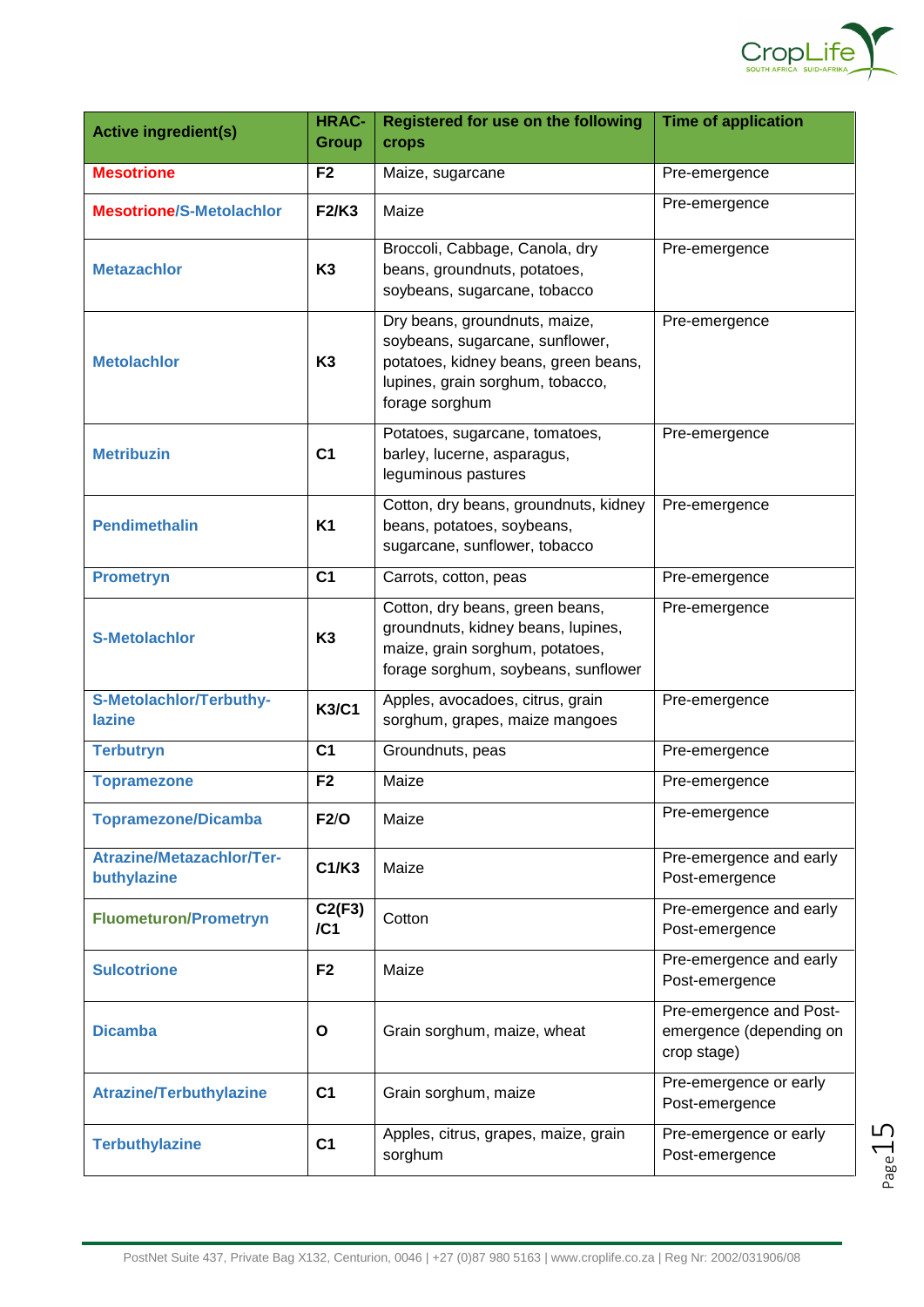

**Table 4. Early post-emergence herbicide active ingredients registered on** *Amaranthus* **spp.** Herbicides containing the following active ingredient(s) can be applied after emergence of both the crop and the weed.

**All post-emergence applications must be done as early as possible**. Best control will be achieved when Palmer amaranth is between the 2<sup>nd</sup> and 4<sup>th</sup> leaf stage. Any attempt to apply post-emergence herbicides **when Palmer amaranth is taller than 10 cm will result in poor to no control. Prevent flowering and shedding of seed at all costs.**

| <b>Active ingredient(s)</b>                           | <b>HRAC-</b><br><b>Group</b> | Registered for use on the following<br>crops                                                                                                               | <b>Time of application</b>                     |
|-------------------------------------------------------|------------------------------|------------------------------------------------------------------------------------------------------------------------------------------------------------|------------------------------------------------|
| <b>Atrazine/Bendioxide</b>                            | C1/C3                        | Grain sorghum, maize                                                                                                                                       | Early post-emergence                           |
| <b>Bendioxide</b>                                     | C <sub>3</sub>               | Barley, chillies, dry beans, grain<br>sorghum, green beans, green<br>peppers, groundnuts, maize, oats,<br>peas, potatoes, paprika, rye,<br>soybeans, wheat | Early post-emergence                           |
| <b>Bromoxynil</b>                                     | C <sub>3</sub>               | Barley, grain sorghum, lucerne,<br>leguminous pastures, maize, oats,<br>wheat                                                                              | Early post-emergence                           |
| <b>Bromoxynil/Terbuthylazine</b>                      | C3/C1                        | Forage sorghum, grain sorghum,<br>maize, sugarcane, sweetcorn                                                                                              | Early post-emergence                           |
| <b>Chlorimuron-ethyl</b>                              | B                            | Soybeans, sugarcane                                                                                                                                        | Early Post-emergence                           |
| <b>Dicamba/Topramezone</b>                            | O/F2                         | Maize                                                                                                                                                      | Early Post-emergence                           |
| <b>Fomesafen</b>                                      | Е                            | Dry beans, green beans, groundnuts,<br>soybean                                                                                                             | Early Post-emergence                           |
| <b>Glufosinate-ammonium</b>                           | H                            | Tree nuts, stone fruit, pome fruit, wine<br>and table grapes, citrus, mangoes,<br>pawpaws, potatoes                                                        | Early Post-emergence                           |
| <b>Glyphosate/Mesotrione/S-</b><br><b>Metolachlor</b> | G/F2/K<br>3                  | RR-maize                                                                                                                                                   | Early Post-emergence                           |
| <b>MSMA</b>                                           | Z                            | Cotton, sugarcane                                                                                                                                          | Early Post-emergence                           |
| <b>Pyraflufen-ethyl</b>                               | E                            | Barley, wheat                                                                                                                                              | Early Post-emergence                           |
| $2,4-D$                                               | O                            | Grass pastures, Sugarcane, Wheat,<br>Barley, grain sorghum, maize, rye,<br>potatoes                                                                        | Post-emergence<br>(depending on crop<br>stage) |
| 2,4-D/Dicamba                                         | O                            | Maize, sugarcane, wheat, grass<br>pastures                                                                                                                 | Post-emergence<br>(depending on crop<br>stage) |

Page16